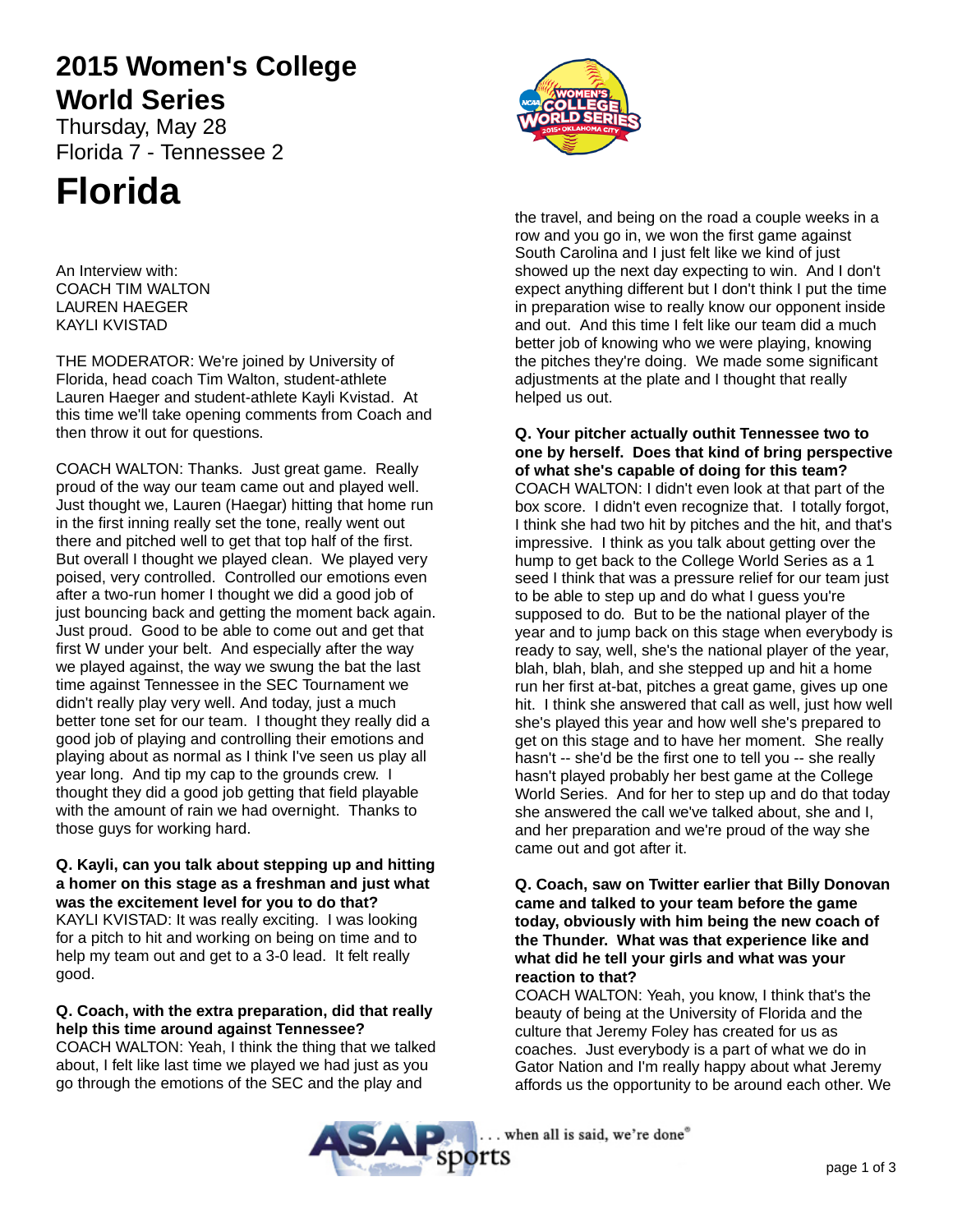have coaches parties. We have coaches get-togethers and round tables, just things to allow us to get to know each other. And Billy is a friend of mine. He's somebody I really look up to. Really sad to see him go. But I think the Oklahoma City Thunder and the state of Oklahoma is in for a big treat. It's got one of the best human beings there is in the game of basketball. I'm glad we got a W for Coach Donovan, because I think he was, like, 0-2 in pregame pep talk. So we finally got over the hump, too, now as well for him. He spoke in my first postseason as a coach ever at Florida, and I mean he's intense. It's beautiful. One of our players -- I won't tell you the quote because I think Lauren will tell you that quote a little bit better about when he's looking into her eyes. But it was awesome -- very, very grateful for him to take his time and do that for us.

LAUREN HAEGER: It was a great surprise to have such an awesome coach come in and talk to us. You could tell he's coaching guys for a really long time because he came in and his volume kept going up and up and up, and he would look at you, like, when he made eye contact with you, he was speaking to your soul. Like I felt it. It was like, okay. It was really awesome. He had great things to say to us. Obviously he's a championship coach and now he's a professional coach. So we took his words and it really pumped us up a lot and we're grateful for that opportunity.

KAYLI KVISTAD: It was inspirational, if he can't pump you up I don't know who can. It was an honor for him to come in and speak to us in this type of environment. Coming in as a freshman, it made me feel at home.

### **Q. You guys forced their pitchers throw 155 pitches in six innings. When you keep going deep in the count, deep in the count time after time how much do you see that wear going through pitchers and doing that?**

LAUREN HAEGER: As a pitcher, you want to throw the least amount of pitches you can because you've got to come back the next day and throw again. I think it's great to work the count. I like to get ahead, and I know that that's mostly what pitchers like to do. So it is a wear on you if you do keep getting deep in the count like that.

### **Q. Lauren, Bailey (Castro) was saying yesterday you said how much you wanted to hit a home run here. So after she hit that one last year, that was a monster. What did it feel like finally what were your thoughts on that?**

LAUREN HAEGER: It felt great. I wasn't going out there -- I can't ever go out there and try to hit a home run. My home runs will come with good at-bats and good swings at good pitches. I was just going up there looking for a good pitch to hit with two outs. I did a great job with battling a few off there and got a good pitch to hit and it was really exciting.

#### **Q. You hadn't given up a run in 32 and two-thirds innings. What was your thought process after that?**

LAUREN HAEGER: I just had to buckle down. I only gave up one hit. If you leave a ball up here in the College World Series you can be taken out of the yard against good teams like this. I was just trying to buckle down and get the next girl out.

# **Q. Coach, you spoke of the adjustments that you made at the plate between the SEC meeting and then this meeting. What were those adjustments? Was it just being more patient at the plate?**

COACH WALTON: You've got two junior pitchers that will come back next year. So I'm probably not going to say too much about what our plan was. But I think overall we just swung at terrible pitches last time. With the two styles, the contrasting styles between Rainey (Gaffin) and (Erin) Gabriel, it's hard to prepare for the way they throw. So we just went in with a different approach than we did last time. And again I didn't want to overanalyze last game, but our players, every one of them complained about seeing the ball. And we did not see the ball very well at all the last time, and whether that was a tribute to their movement or at least Erin Gabriel's movement early or if we just couldn't see that day, if there was something going with the shadow at the time we played. We just didn't overanalyze that. I told the players the same thing. I walked by four different players and they said the same exact thing and at different moments. I definitely knew they weren't conspiring against me. They just couldn't see the ball.

# **Q. Kayli, could you talk about your jitters coming out and playing on this stage for the first time, and Tim could you talk about her stepping up the way she did as a freshman?**

KAYLI KVISTAD: Well, our seniors have really done a good job and the upperclassmen keeping us calm whenever we come on the field. I've played here before, but it's definitely a different atmosphere. Just coming in, I think pressure is an option. I wasn't that nervous, but at the same time it's nice to have teammates coming in backing me up telling me it's okay.

COACH WALTON: We talked about this before, the adjustments that Kayli (Kvistad) has made here over the last week plus, totally different swings, different bat speeds. And I think she's becoming more of a sophomore now than a freshman. Starting to loosen up a little bit. Seems her swing is actually in a much